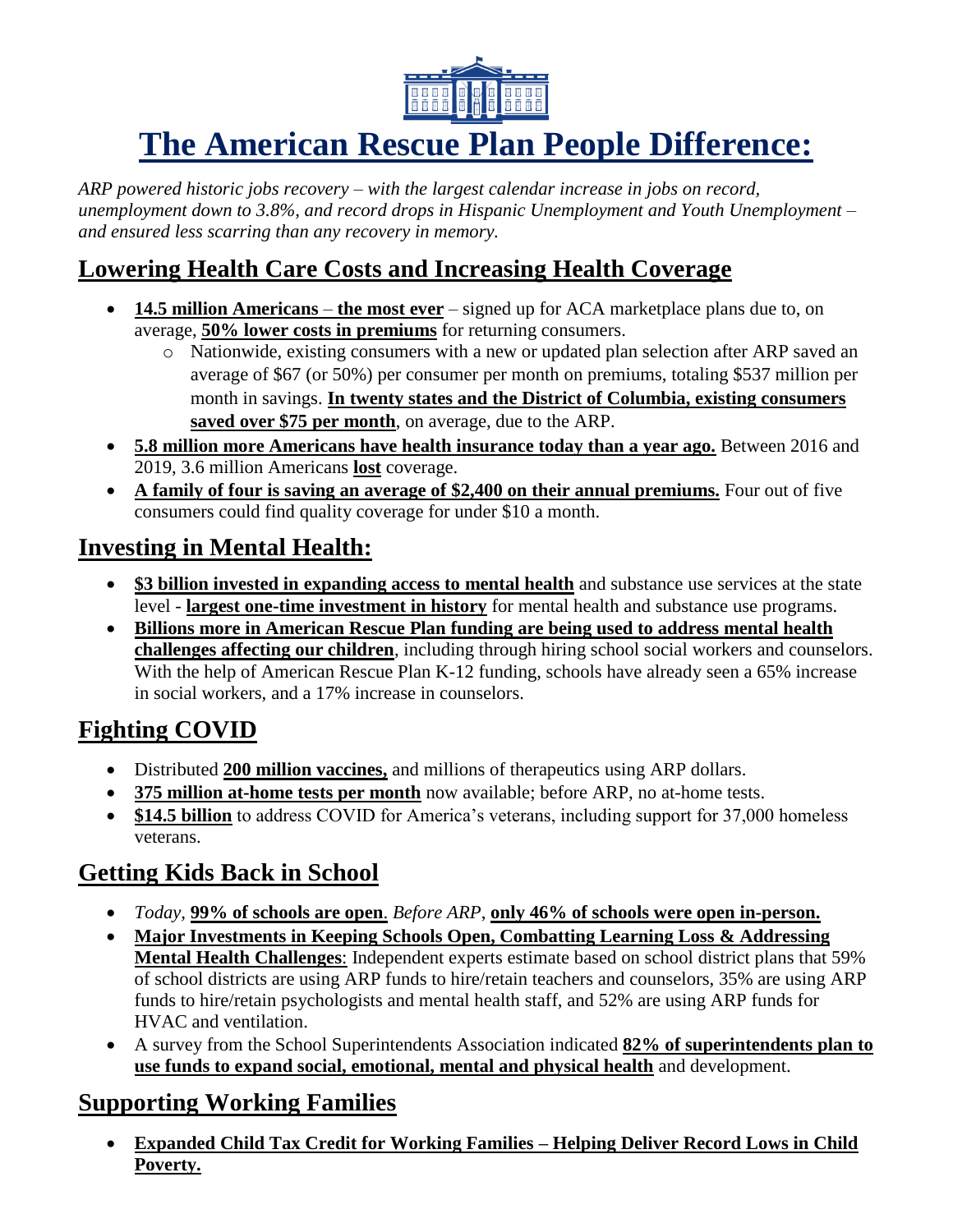#### **The American Rescue Plan People Difference**

- $\checkmark$  The 2021 CTC will reach a **record nearly 40 million families with 65 million children.**
- $\checkmark$  Expanded \$3,000 credit for kids age 6-17 and \$3,600 for kids under 6
- ✓ Experts estimate that the **Child Tax Credit was the main driver in the American Rescue Plan bringing child poverty to record lows in 2021**– including record low Black and Hispanic child poverty.
- **Economic Impact Payments for Vast Majority of Americans**
	- Over 170 million Economic Impact Payments to 85% of all Americans including an additional *19+ million payments to Social Security beneficiaries*, *3 million payments to SSI beneficiaries,* and *320,000 payments to Veterans* who would not have received these benefits under normal tax filing requirements.
- **Ensured Kids didn't go hungry in the summer**
	- ✓ **Estimated 30 million kids** fed with first nationwide Summer supplemental nutrition program **– more than 10x higher than 2019 summer meals for kids.**
- **Unprecedented Emergency Rental Relief and Eviction Prevention**
	- $\checkmark$  Over 4 million Emergency Rental Assistance payments to tenants in a single year by orders of magnitude the largest eviction prevention effort in history.
	- $\checkmark$  **Eviction filings at just 60% of historic averages** in 5 months *after* CDC moratorium even though some had projected an eviction tsunami.
- **More than doubled the amount of LIHEAP – the most ever going to help with Heating and Cooling Costs of well over 5 million households**

### **Helping People Get Back to Work**

- **Most One-Time Support for Childcare Providers Ever to Keep Them Open and Operating**
	- ✓ **150,000+ providers** supported by childcare stabilization payments so far, **the most support for childcare providers ever.**
	- $\checkmark$  More than 5 million children served by these providers.
- **Expanded Earned Income Tax Credit for Workers** 
	- ✓ **Tripled EITC for 17 million workers without dependent children** from \$540 to \$1500 – first increase since 1993 – and extended the credit to younger & older workers.
	- $\checkmark$  **Helping millions of front-line workers:** This expansion will help nearly 1.8 million cashiers and retail salespeople; almost 1 million cooks and food prep workers; and more than 850,000 nurses and health aides, 500,000 janitors, 400,000 truck and delivery drivers, and 300,000 childcare workers.
- **Getting Americans Back to Work with State and Local Investments**
	- Over half of states and scores of cities across the country have invested in workforce **development**, apprenticeships, training, and premium pay for essential workers – with *premium pay to nearly 750,000 essential workers.*
	- $\checkmark$  State and local governments **added 467,000 jobs in 2021** best year since 2001.

### **Staying True to Our Veterans:**

- **ARP provided resources for veterans currently receiving housing support**, including an estimated *37,000 homeless veterans.*
- **ARP cancelled health care copayment charges for 2.5 million veterans** during the pandemic worth \$1 billion.